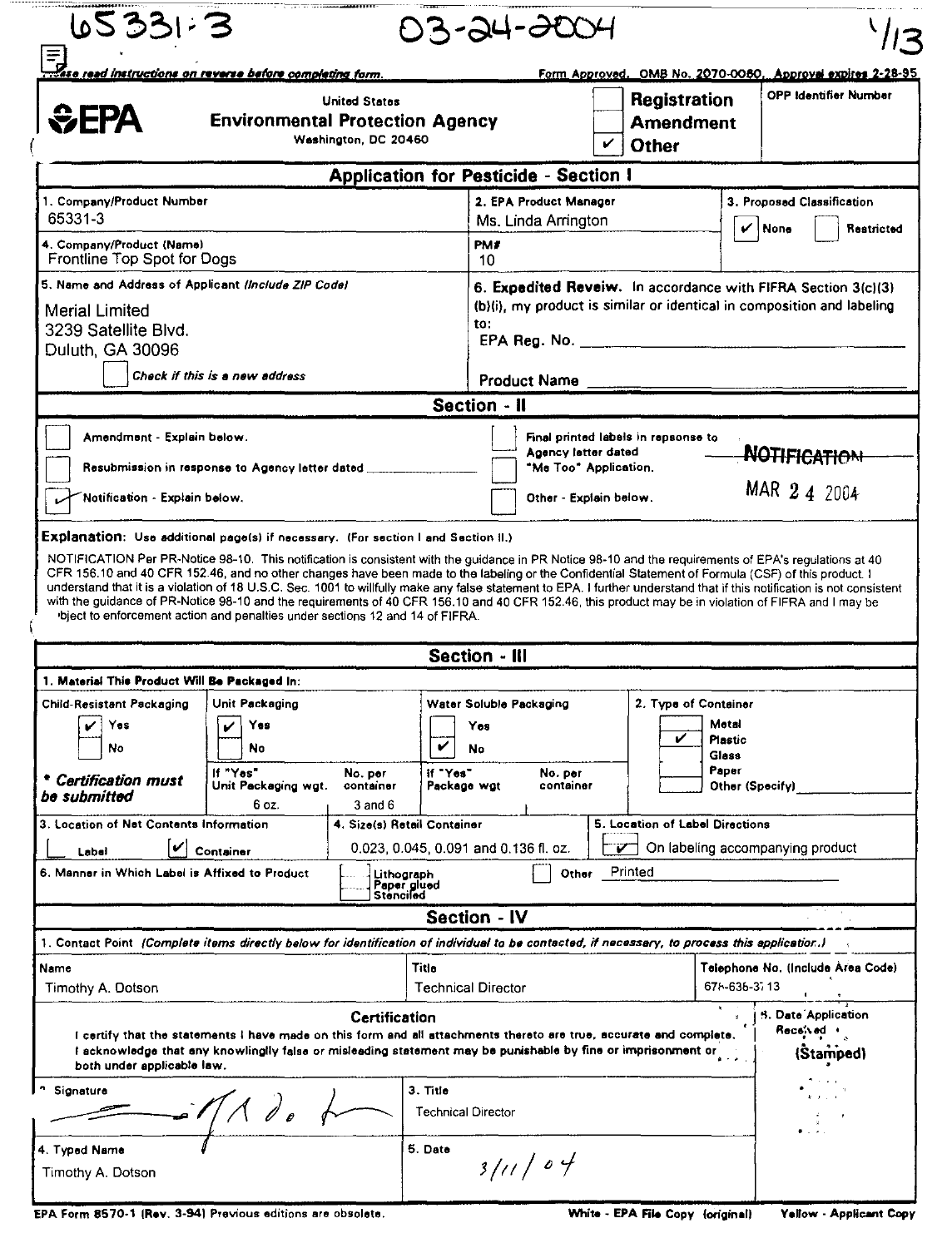

(Prototype Graphics)

 $\frac{1}{2} \sum_{i=1}^{n} \frac{1}{2} \sum_{j=1}^{n} \frac{1}{2} \sum_{j=1}^{n} \frac{1}{2} \sum_{j=1}^{n} \frac{1}{2} \sum_{j=1}^{n} \frac{1}{2} \sum_{j=1}^{n} \frac{1}{2} \sum_{j=1}^{n} \frac{1}{2} \sum_{j=1}^{n} \frac{1}{2} \sum_{j=1}^{n} \frac{1}{2} \sum_{j=1}^{n} \frac{1}{2} \sum_{j=1}^{n} \frac{1}{2} \sum_{j=1}^{n} \frac{1}{2} \sum_{j=1}^{n$ 

 $\sim$   $\sim$ 

> $\omega_{\rm{max}}$  ,  $\omega_{\rm{max}}$  $\sim 10^{-1}$  $\omega$  ,  $\omega$  ,  $\omega$  ,  $\omega$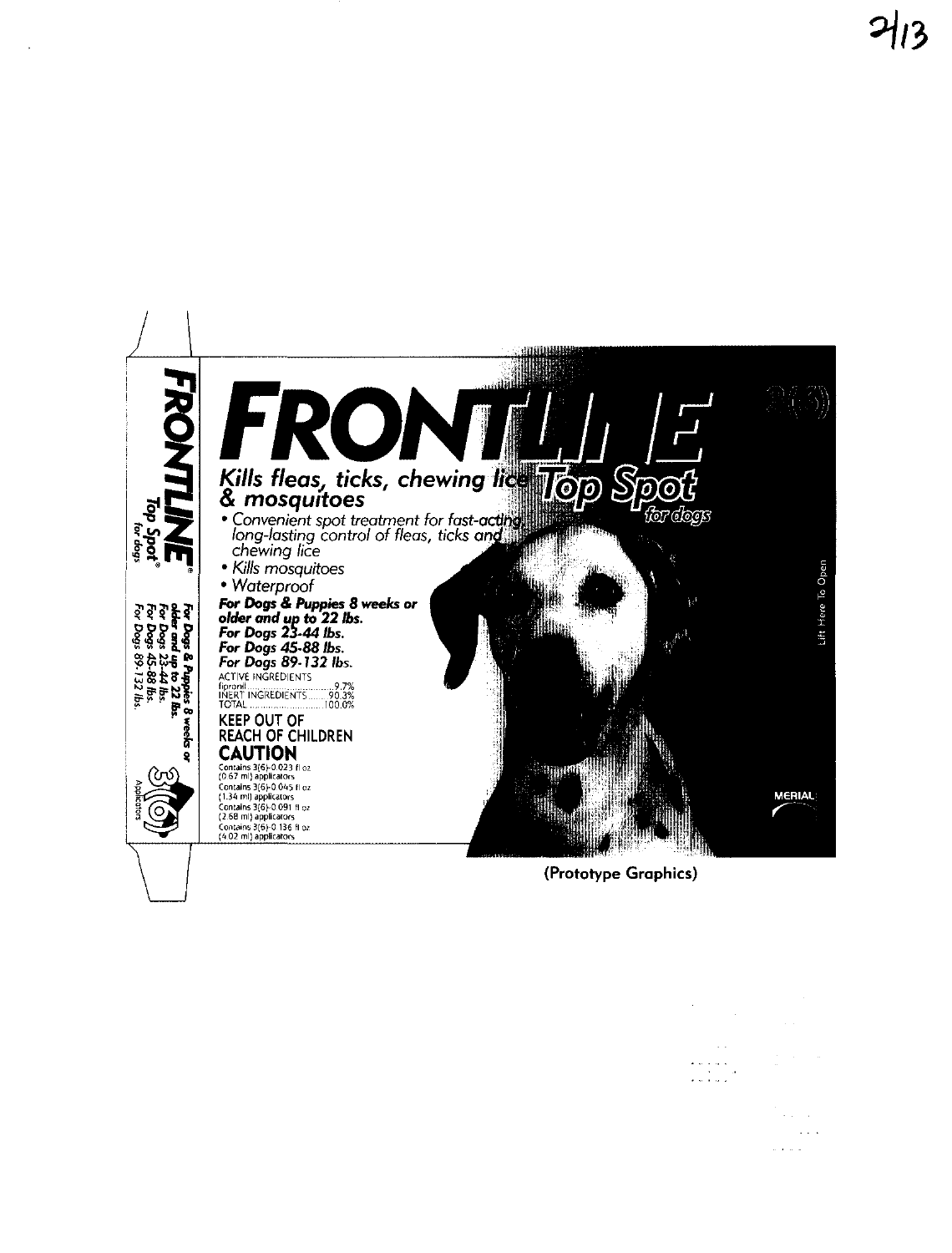

- contract of the contract of the con-

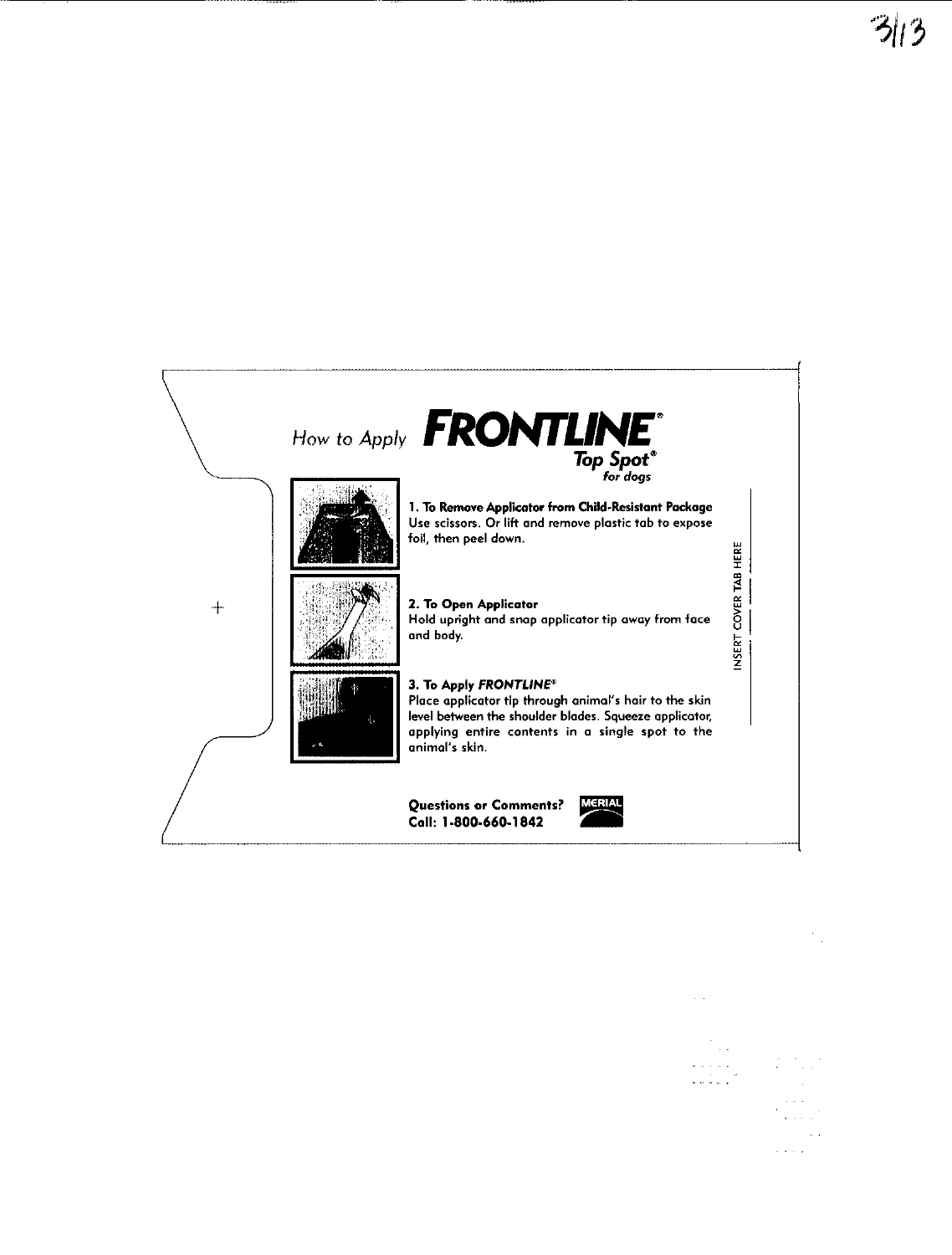

 $\frac{1}{\sqrt{2}}$  $\omega_{\rm{c}}$  ,  $\omega_{\rm{c}}$  ,  $\omega_{\rm{c}}$  ,  $\omega_{\rm{c}}$ . .<br>• . . . .

 $\omega$  ,  $\omega$  ,  $\omega$ 

 $\sim$   $\sim$   $\sim$   $\sim$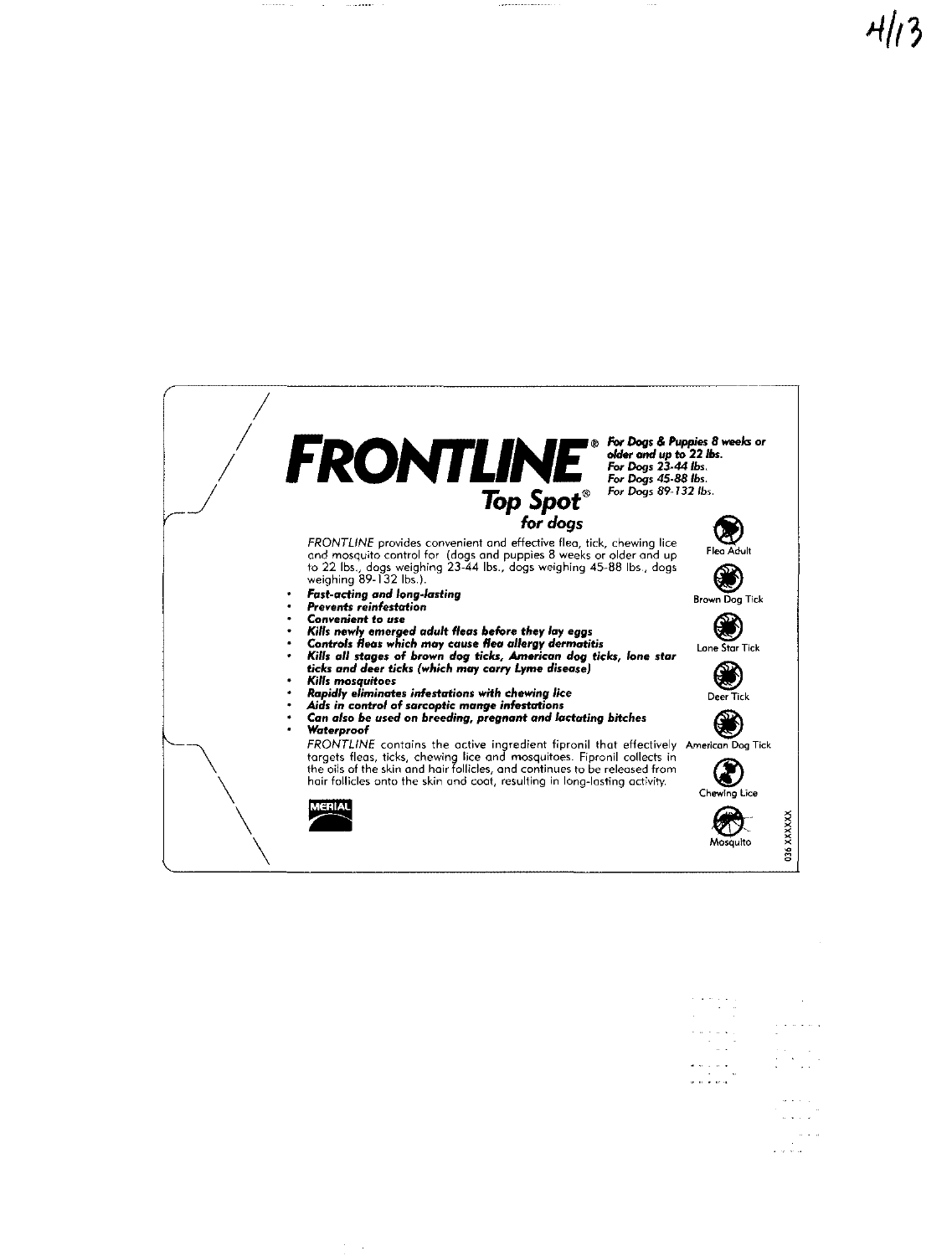$\frac{1}{2}$ e e e a e ------<br>Kaman

> and and  $\label{eq:1} \omega^{\dagger}(\omega)=\omega$  $\omega$  and  $\alpha$  , as an excel

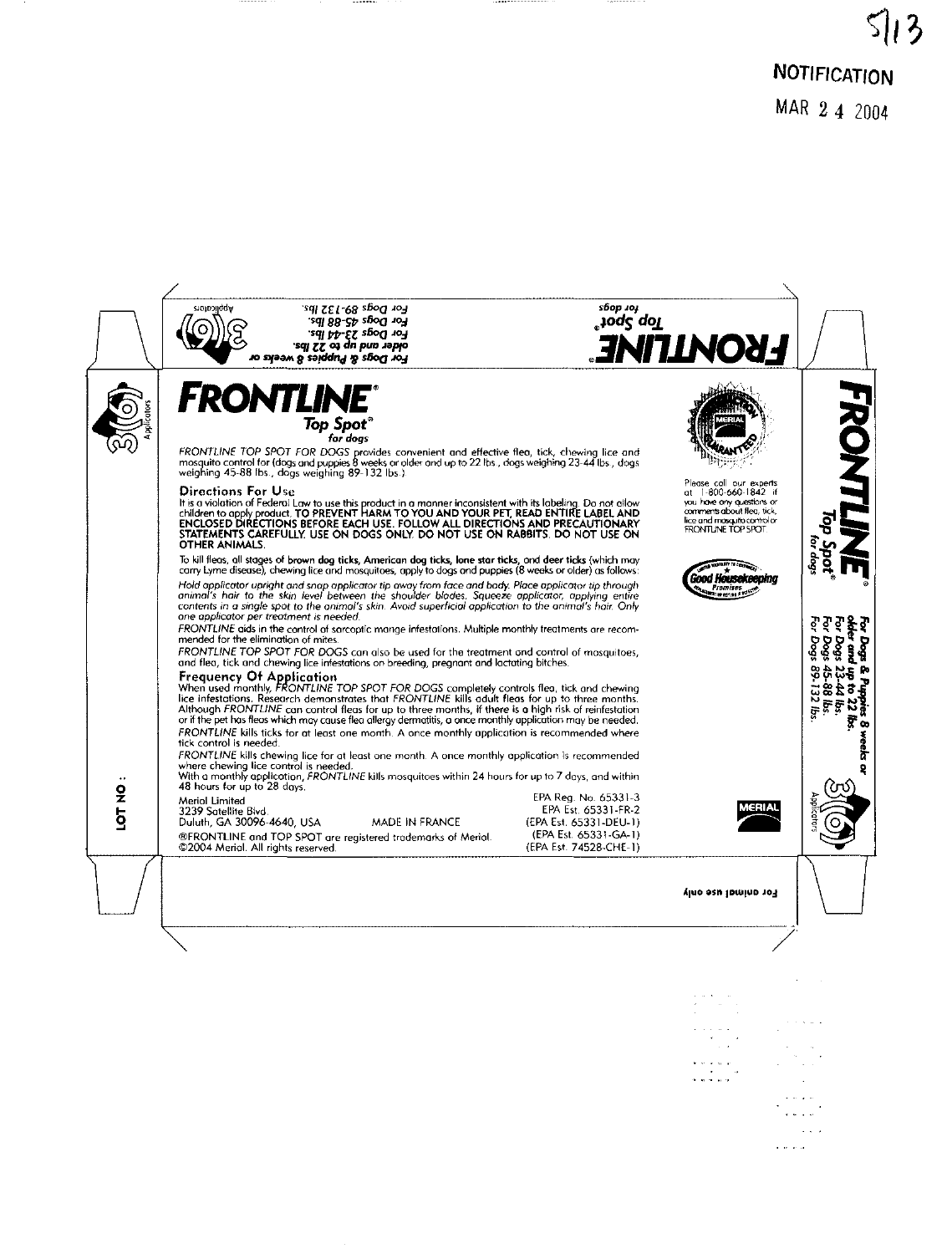# FRONTLINE® *Top Spot® lor dogs*

#### FOR DOGS & PUPPIES 8 weeks or older

Convenient spot treatment for fast-acting. long-lasting control of fleas, ticks and chewing lice. FRONTLINE<sup>®</sup> also kills mosquitoes.

#### ACTIVE INGREDIENT

| ____________________                                                |  |  |  |  |  |  |
|---------------------------------------------------------------------|--|--|--|--|--|--|
|                                                                     |  |  |  |  |  |  |
| <b>INERT INGREDIENTS</b> $\ldots \ldots \ldots \ldots \ldots$ 90.3% |  |  |  |  |  |  |
| <b>TOTAL</b> 100.0%                                                 |  |  |  |  |  |  |

## KEEP OUT OF REACH OF CHILDREN CAUTION

FRONTLINE" provides convenient and effective flea, tick, chewing lice and mosquito control for dogs and puppies.

- Fast-acting and long-tasting
- Prevents reinfestotion
- Convenient to use
- Kills newly emerged adult fleas before they loy eggs
- Controls fleas which may couse flea allergy dermatitis
- Kills all stages of brown dog ticks, American dog ticks, lone star ticks, and deer ticks (which may carry Lyme disease) Kills mosquitoes
- 
- Rapidly eliminates infestotions with chewing lice Aids in control of sorcoptic mange infestations
- Can also be used on breeding, pregnant and lactating bitches
- Waterproof

**o37** 

XXXXXX

FRONTLINE' contains the active ingredient fipronil that effectively targets fleas, ticks, chewing lice and mosquitoes, Fipronil collects in the oils of the skin and hair follicles, and continues to be released from hair follicles onto the skin ond coot, resulting in long-lasting activity.

#### DIRECTIONS FOR USE

It is a violation of Fedeml Low to use this product in a manner inconsistent with its labeling. Do not allow children to apply product. TO PREVENT HARM TO YOU AND YOUR PET, READ ENTIRE LABEL AND DIRECTIONS BEFORE EACH USE FOLLOW ALL DIRECTIONS AND PRECAUTIONARY STATEMENTS CAREFULLY. USE ON DOGS ONLY DO NOT USE ON RABBITS. DO NOT USE ON OTHER ANIMALS To kill fleas, all stages of brown dog ticks, American dog ticks, lone star ticks, and deer ticks (which may carry Lyme disease), chewing lice and mosquitoes, apply to dogs or puppies (8 weeks or older) as follows:

*Remove applicator from child-resistant package. Hold applicator upright and snap applicator tip* away *from face and body\_ Place applicator tip through animal's hair* to *the skin level between the shoulder blades. Squeeze applicator, applying entire contents* in a *single spot to the animal's skin. Avoid superficial application* to *the animal's hair. Only*  one *applicator per treatment* is *needed.* 

FRONTLINE" aids in the control of sarcoptic mange infestations. Multiple monthly treatments are recommended for the elimination of mites.

FRONTLINE" TOP SPOT FOR DOGS can also be used for the treatment and control of mosquitoes, and flea, tick and chewing lice infestations on breeding, pregnant and lactating bitches



**FREQUENCY OF APPLICATION**<br>When used monthly, FRONTLINE\*TOP SPOT FOR DOGS completely controls flea, tick and chewing lice infestations.<br>Research demonstrates that *FRONTLINE*\* kills adult fleas<br>for up to three months. Although *FRONTLINE*\* can<br>control fleas for up to three months, if there is a flea allergy dermatitis, a once monthly application may be needed. FRONTLlNE~ kills ticks for at least one month. A once monthly application is recommended where tick control is needed. FRONTLINE\* kills chewing lice for at least one month, A once monthly application is recommended where chewing lice control is needed. With a monthly application, FRONTLINE" kills mosquitoes within 24 hours for up to 7 days, and within 48 hours for up to 28 days.<br>FRONTLINE" remains effective even after bathing, water<br>immersion, or exposure to sunlight. Avoid contact with<br>treated area until dry. Do not reapply FRONTLINE" for 30 day5

BACK

#### STORAGE AND DISPOSAL

Do nat contaminate water, food, or feed by stomge and disposal, STORAGE. Store unused product in original container only, out of reach of children and animals.

PESTICIDE DISPOSAL. If partly filled: Call your local solid waste agency or 1-800-CLEANUP for disposal instructions. Never place unused product down any indoor

or outdoor drain.<br>**CONTAINER DISPOSAL. If empty**: Do not reuse this<br>container. Place in trash or offer for recycling if available.

#### FIRST AID

Have the product container or label with you when colling a poison control center or doctor or going for treatment.<br>**IF SWALLOWED:** Call a poison control center or doctor

immediately for treotment advice. Have person sip a glass of water if able to swallow. Do not induce vomiting unless told to do so by a poison control center or doctor. Do not give

anything by mouth to an unconscious person,<br>**IF IN EYES**: Hold eye open and rinse slowly and gently with water for 15-20 minutes. Remove contact lenses, if present, after the first 5 minutes, then continue rinsing eye. Call a poison control center or doctor for treotment advice. IF ON SKIN: Wash with plenty of soap and water. Get

medical attention if irritation persists.

#### PRECAUTIONARY STATEMENTS HAZARDS TO HUMANS. CAUTION.

Harmful if swallowed. Causes eye irritation. Avoid contact with skin, eyes or clothing. Wash thoroughly with soap and water after handling.

#### HAZARDS TO DOMESTIC ANIMALS.

For external use only. Do not use on puppies under 8 weeks of age. Individual sensitivities, while rare, may occur after using any pesticide product. Pets may experience some temporary irritation at the site of product application. If signs persist, or become more severe within a few days of application, consult a veterinarian immediately\_ If your pet has an unusual reaction to the initial application, consult a veterinarian before repeating treatment. Certain medications can interact with pesticides. Consult a veterinarian before using on medicated, debilitated or aged animals. Call 1-800-660- 1 842 for 24-hour assistance

#### PHYSICAL OR CHEMICAL HAZARDS

FLAMMABLE: Keep away from heat and open flame. HOW SUPPLIED

For easy and convenient treatment, FRONTLINE" TOP SPOT FOR DOGS is available in sizes for small dogs and puppies<br>8 weeks or older and up to 22 lbs., medium dogs 23–44 lbs., large dogs 45-88 lbs., and extra large dogs 89-132 lbs.

#### WARRANTY

Seller makes no warranty, expressed or implied, concerning the use of this product other that, indicated on the label.<br>Buyer assumes all risk of use and handling of this moterial<br>when such use and handling are contrary to label instructions.

EPA Reg. No. 65331-3

Merial Limited 3239 Satellite Blvd.<br>Duluth, GA 30096-4640, USA'

®FRONTLINE and TOP SPOT are registered trademarks of Meriol ©2004 Merial. All rights reserved

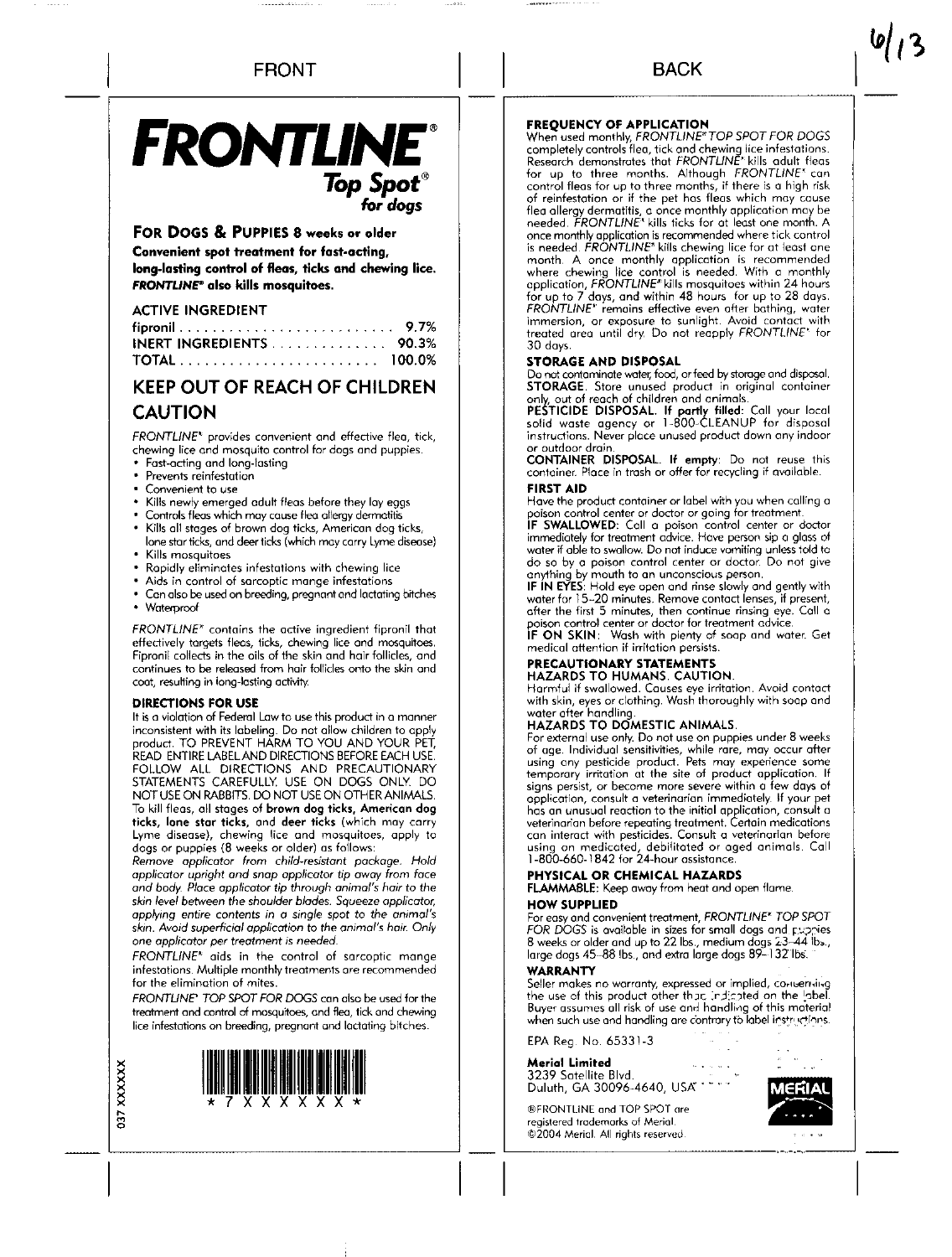

 $\ddot{\sim}$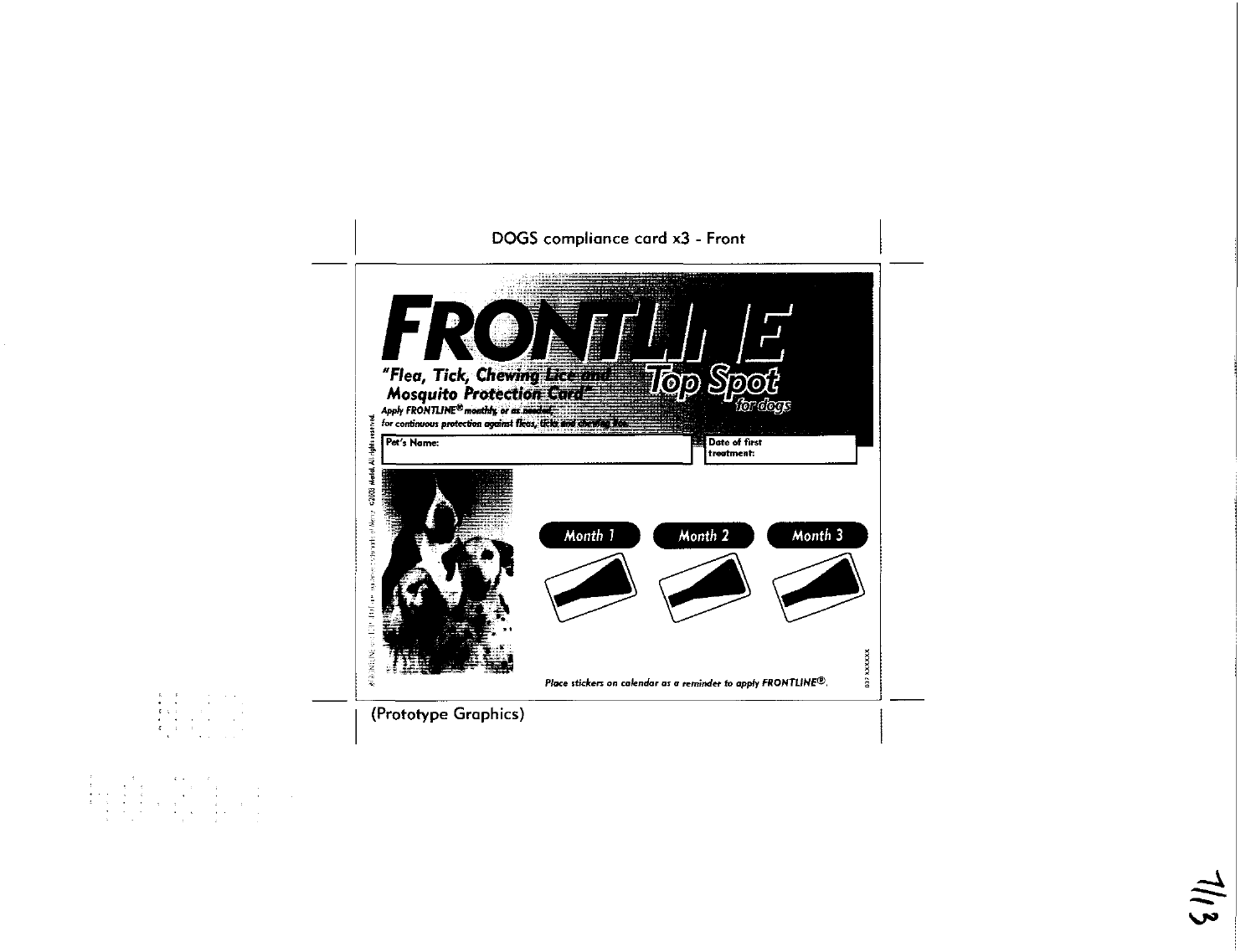

ang tingan.

 $\frac{1}{\sqrt{2}}\frac{1}{\sqrt{2}}\frac{d\theta}{d\theta}$  $\begin{aligned} \mathcal{L}^{(n)}(t) & = \mathcal{L}^{(n)} \end{aligned}$  where  $\mathcal{L}^{(n)}$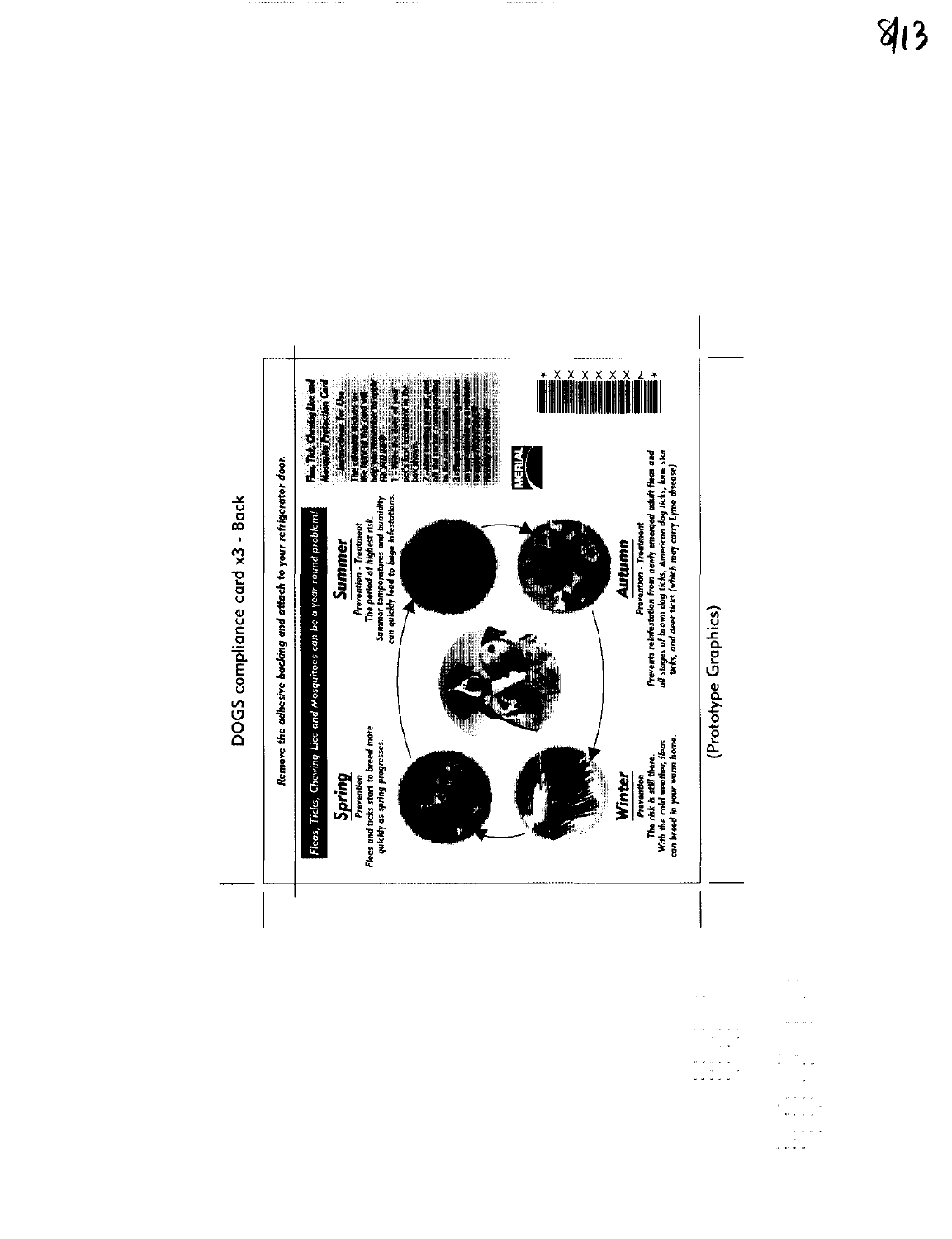

 $\begin{array}{lllllllllllllll} &\mathbf{A} & \mathbf{A} & \mathbf{A} & \mathbf{A} & \mathbf{A} & \mathbf{A} & \mathbf{A} & \mathbf{A} & \mathbf{A} \\ \mathbf{A} & \mathbf{A} & \mathbf{A} & \mathbf{A} & \mathbf{A} & \mathbf{A} & \mathbf{A} & \mathbf{A} \\ \mathbf{A} & \mathbf{A} & \mathbf{A} & \mathbf{A} & \mathbf{A} & \mathbf{A} & \mathbf{A} & \mathbf{A} \\ \mathbf{A} & \mathbf{A} & \mathbf{A} & \mathbf{A} & \math$ 

 $\frac{1}{2}$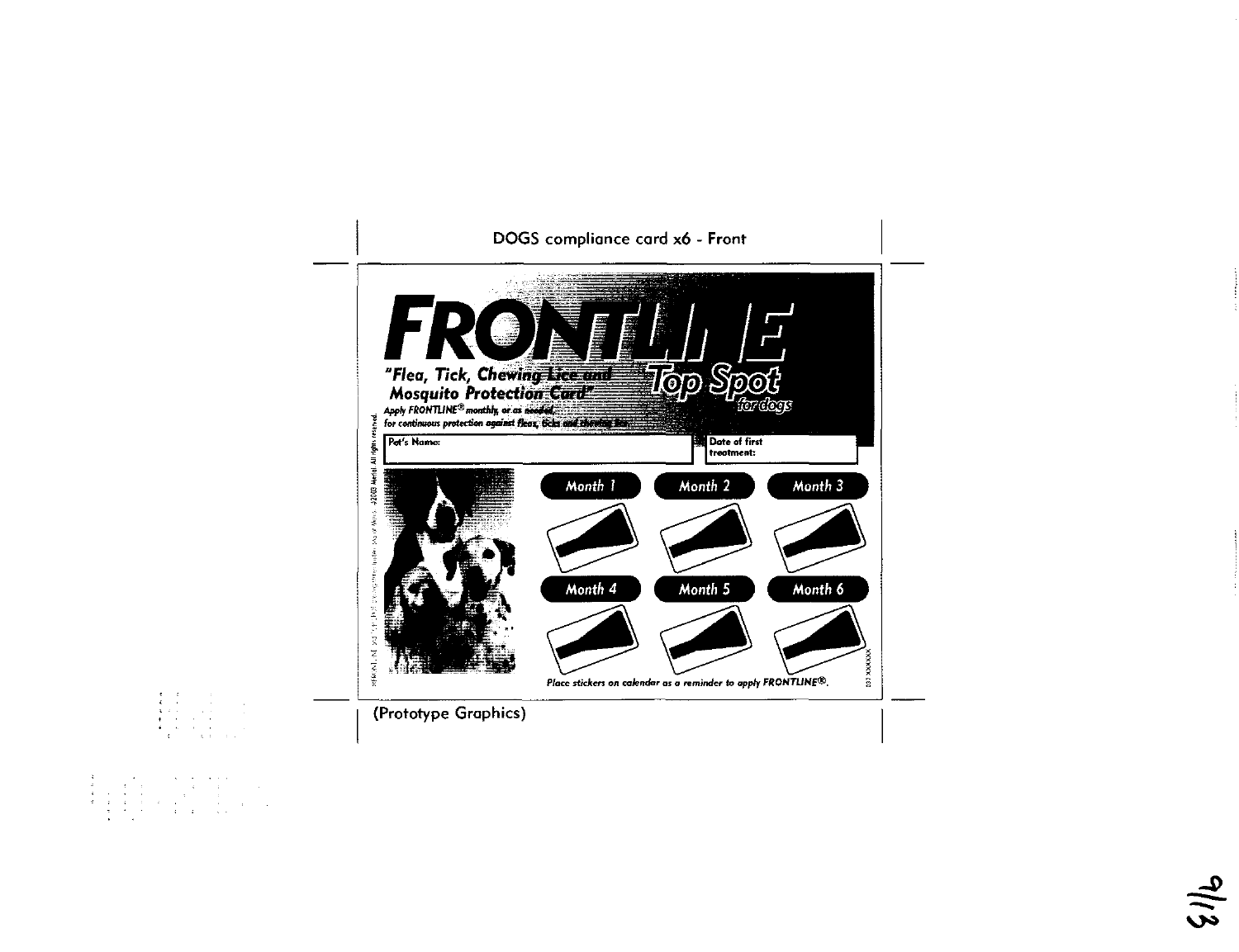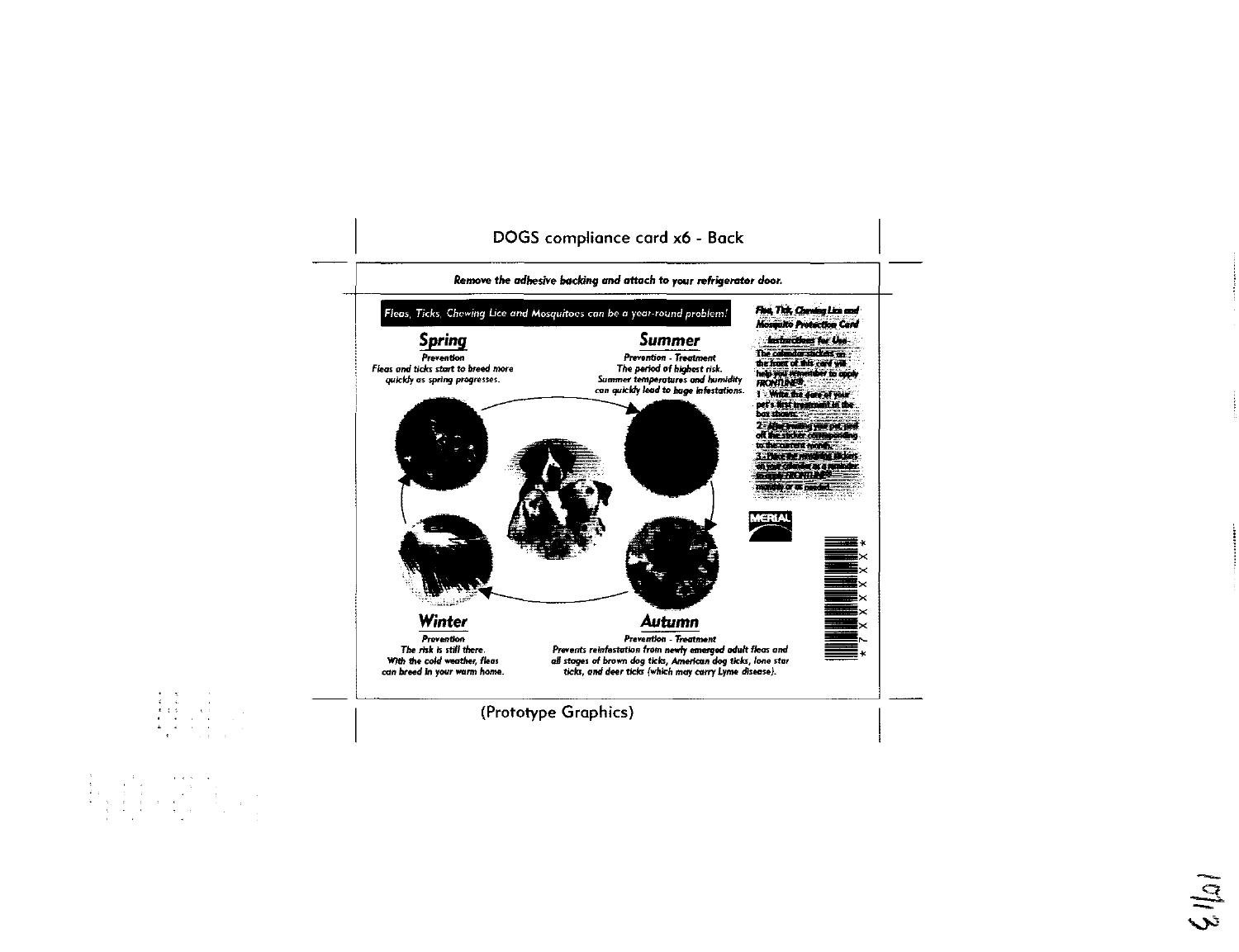

 $\cdot$ 

 $\frac{1}{3}$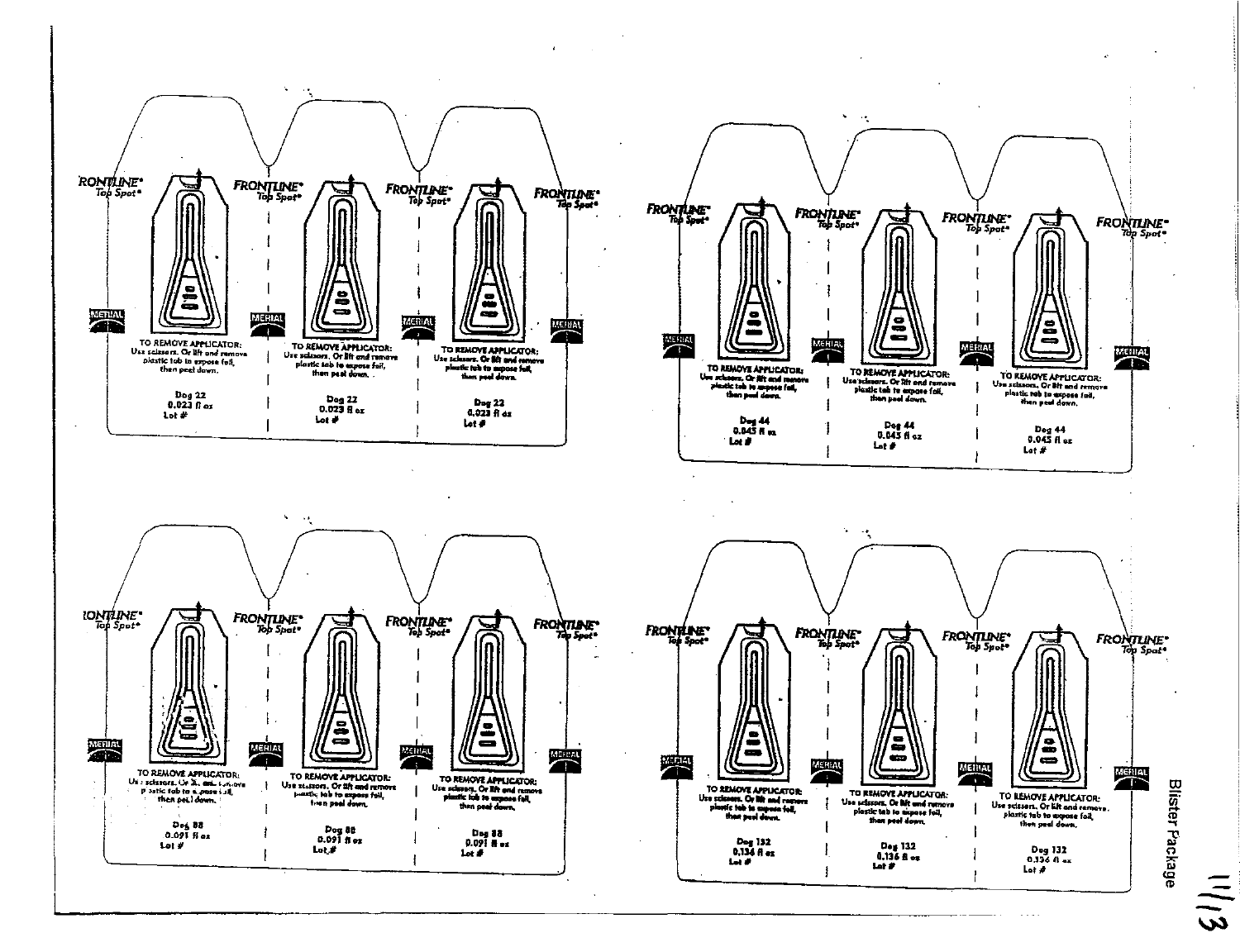$17/3$ 



 $\ddot{\phantom{0}}$  $\sim$   $\beta$  $\sim$  $\epsilon$  ,  $\epsilon$  ,  $\epsilon$  ,  $\epsilon$  $\begin{array}{l} \left( \begin{array}{cc} 0 & 0 & 0 \\ 0 & 0 & 0 \\ 0 & 0 & 0 \end{array} \right) \end{array}$  $\sim 10^{10}$ 

 $\omega$  ,  $\omega$  ,  $\omega$